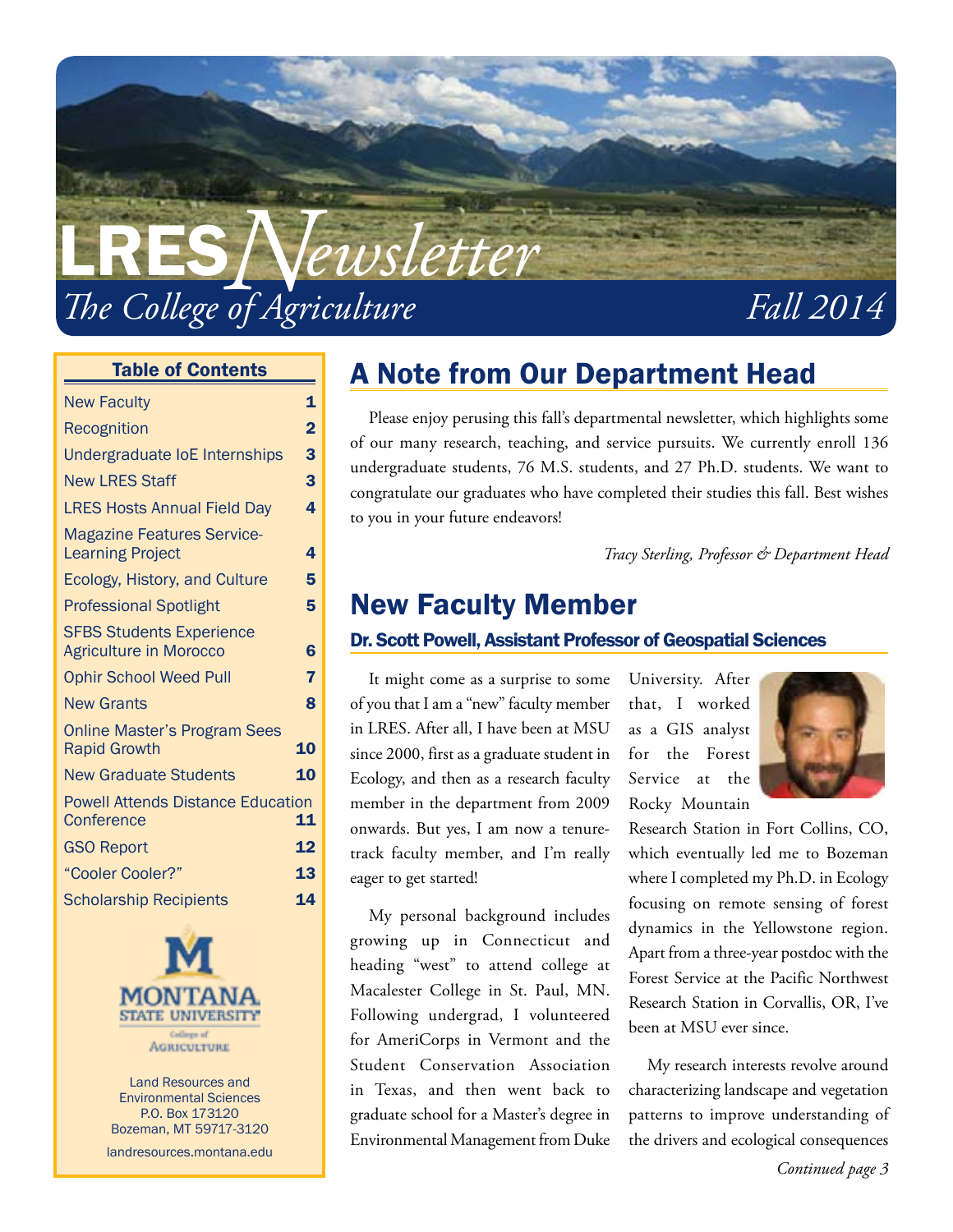of change. An example of this from my current work is mapping forest disturbance dynamics (e.g. fire, insects, and harvest) across the United States and modeling the associated changes in forest biomass.

In particular, I examine the dynamics of carbon sources and sinks across space and time and within diverse systems, from forest ecosystems to agricultural systems, as well as engineered geologic sequestration sites. A core theme of my research is the utilization of geospatial data and tools (e.g. remote sensing, GIS, and GPS) to develop monitoring systems at multiple scales for a wide variety of applications in environmental science.

On the teaching front, I am currently the Program Coordinator for the online M.S. in LRES program. My responsibilities in this position

I'm really excited about my "new" start in LRES. We are such a diverse and unique department, and I feel right at home here and grateful for the opportunity to contribute.

include teaching one course per semester (Landscape and Ecosystem Ecology; Remote Sensing Applications in Environmental Science), advising graduate students, providing programmatic and curricular oversight, coordinating teaching efforts within the program, and serving as a point of contact between LRES and Extended University. In addition, I co-teach an undergraduate Honors seminar that deals with climate change science and policy. Starting next year I will also contribute to co-teaching an undergraduate LRES course (ENSC 110) as well as a new graduate course.

*Scott Powell*

### LRES Recognition







National Wildlife Refuge.

The remediation project commenced in 2011 when the federal government removed the earthen dam

that contributed to high

selenium concentrations in Hailstone NWF's reservoir



**Jane Mangold** and

**Fabian Menalled**, along with their colleagues in the MSU Extension Climate Science Initiative Working Group, received the Visionary Leadership

**Jim Bauder**, professor and stoichiometric ecological theory" emeritus, **Stephanie**  in *Ecological Modeling*. **Geoff Poole** co-**Ewing**, **Tony Hartshorn**, **Cathy Zabinski**, and authored the paper. The paper is available online at www.sciencedirect.com.

Award from the Montana chapter of Epsilon Sigma Phi, a national fraternity of Extension educators.



ranks of a select 0.3 percent of American Society of Agronomy (ASA) active and

research was sparked by the devestating hailstorm that hit Bozeman in June 2010. **John Priscu** (pictured previously) and **John Dore** are among the co-authors.

emeritus members when he was named an ASA Fellow. He was recognized during the society's International Annual Meeting in November.



### Undergraduates Receive IoE Summer **Internships**

**Rob Payn** published a primary-authored paper titled "A generalized optimization model of microbially driven aquatic biogeochemistry based on thermodynamic, kinetic,

**Bob Peterson** received the 2014 Distinguished Alumnus Award from the Lawrence Brunner

**Perry Miller** joined the Technology Pioneer Award for his life in subglacial lakes in Antarctica. The paper was published in the August 21, 2014 edition of *Nature*. Various news sources across the country published reports, and CBC's (Canada) radio science program featured an interview with Priscu. Priscu was also awarded the Edward O. Wilson Biodiversity contributions to science.

Entomology Club at University of Nebraska, Lincoln, where he earned both his master's and doctoral degrees in Entomology. Peterson was also named "Most Valuable Professor" at the October 3rd Bobcats football game.

> **John Priscu** co-authored a breakthrough paper on WISSARD's discovery of the first direct evidence of



(NAI). He and other MSU inductees were recognized in a ceremony held at MSU in September.

> **John Long** published a primary-authored paper titled "Peak tornado activity is occurring earlier in the

heart of 'Tornado Alley'"in *Geophysical Research Letters*.

**Paul Stoy** co-authored the paper. The paper is available online at www.agu.org.



**Melody Schimpf**, fiscal manager, attended a national conference in Reno, NV on grants and procurements

rules and procedures.



Advising Award through the

Center for Faculty Excellence.

### **Patrick Lawrence**, a graduate student, earned an Institute on Ecosystems

fellowship to lead a summer science internship at Chief Dull Knife

College in Lame Deer, MT. See "Ecology, History, and Culture" on page 5.

> **Alex Michaud**, a graduate student, published a primaryauthored paper titled ""Biological ice nucleation initializes hailstone formation" in the *Journal of Geophysical Research: Atmospheres*. His

**Get department news first.**  Follow us on Facebook to see press releases, seminar announcements, other student and faculty news and reminders, and photos of department events.

> Find us on Facebook

### New Faculty Member: Scott Powell Continued from page 1

Three undergraduate students received summer internships with the Institute on Ecosytems to conduct research:



**Erik Anderson**: using water isotopes to link water and solute movement in cultivated and uncultivated

soils - Judith Basin. Erik is majoring in Soil and Water Science and was advised by **Stephanie Ewing**.



**Noelani Boise**: assessing the effect of change in temperature and precipitation on a cheatgrass-invaded rangeland - Red Bluff Research Ranch, Norris. Noelani is majoring in Environmental Biology and was advised by **Lisa Rew, Erik Lehnhoff,** 

and **Tim Seipel**.

**Chance Noffsinger**: the response of an invasive annual and native perennial grass to different climate and nitrogen scenarios - MSU. Chance is majoring in Environmental Biology and was advised by **Lisa Rew, Erik Lehnhoff,** 

and **Tim Seipel**.

### New LRES Staff



**Jake Colberg** joined LRES in September. He works part-time to provide IT support to the

department. He is an undergraduate studying Computer Science.



**Katie Fogg** graduated from the Ecology department with a B.S. in Biological Sciences:

Organismal Biology in Summer 2013. Katie works in the Fluvial Landscape Lab as a Research Associate.



**John Long** completed his Ph.D. in Ecology and Environmental Sciences in Spring 2014. He is now

working as a Research Scientist in the Spatial Sciences Lab.



**George Schaible**  joined LRES in the summer of 2014. He graduated from the

Microbiology department with a B.S. in Biotechnology, as well as minors in Astrobiology and Biochemistry. He works as a Research Associate in Dave Ward's lab.



**Julie Witte** works at the front desk in the administrative office. She joined LRES in

May 2014. She is originally from Bowmanville, Ontario, Canada and holds a B.A. in General Studies: Language and Linguistics from Dordt College in Sioux Center, Iowa.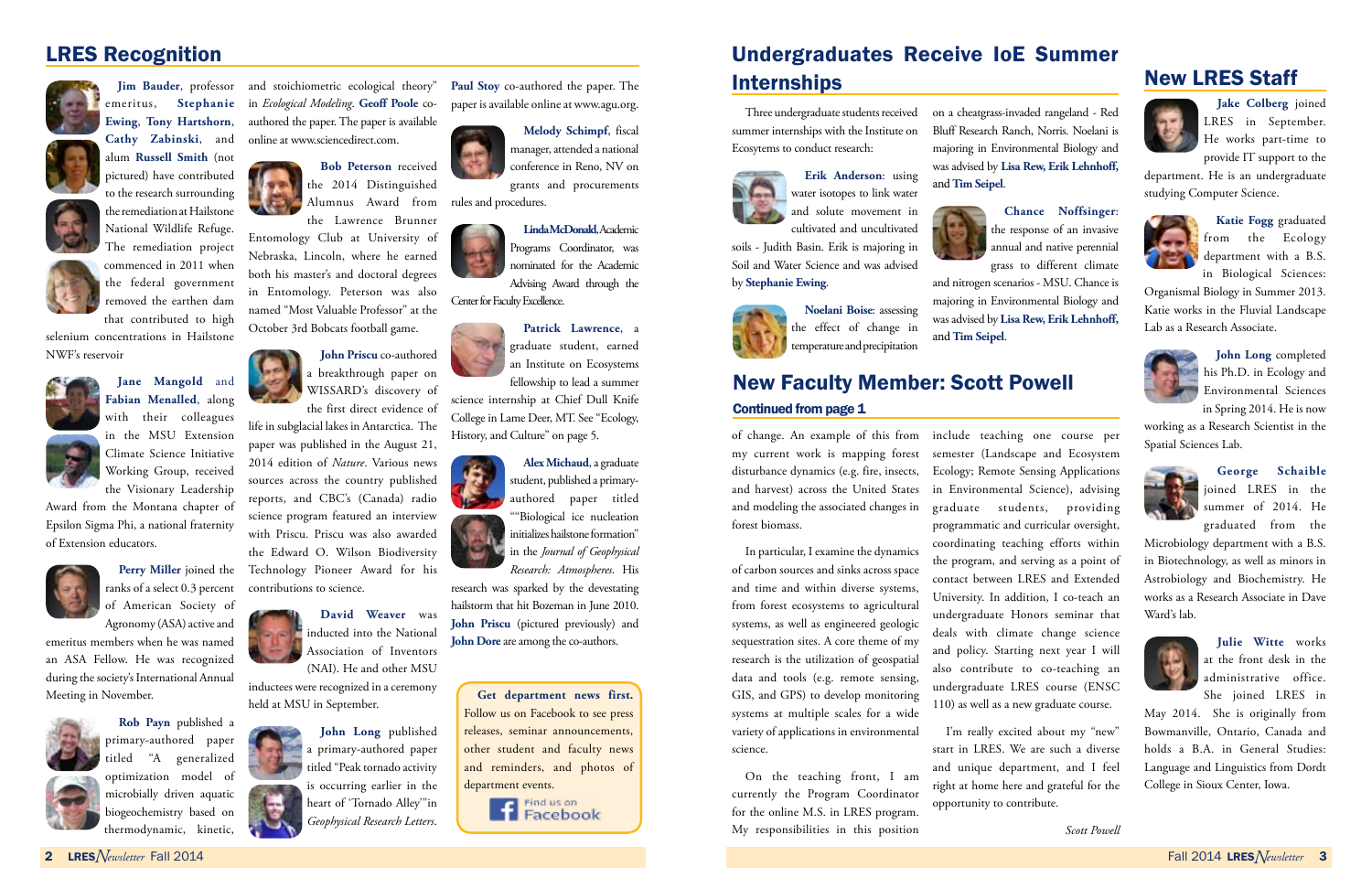## LRES Hosts 11th Annual Crops and Weeds Field Day at the Post Research Farm

about ongoing crop and weed research programs at MSU. This is our 11th Crops and Weeds Field Day and this year it was organized in conjunction with the Western Society Crop Science conference held in Bozeman.

On July 8, more than 130 farm Burns on weed management; Alan Dyer University's Post Research Farm to learn crop rotations, **Hilary Parkinson** and Eva

managers, crop advisors, students, and on cereal pathogens, Chengci Chen on researchers visited the Montana State pulse crop production, Kent McVay on Grimme on pest identification, and Luther

This year's speakers were **Jane Mangold**, **Fabian Menalled**, **Ed** 

Talbert on spring wheat breeding.

LRES also co-hosted a discussion with

**Davis, Erik Lehnhoff**, and Erin *Attendees enjoy a presentation at the Post Research Farm*



As always, registration was free

*Fabian Menalled*

### *Bozeman Magazine* Features GPS Class' Service-Learning Project

The Spring 2014 edition of the LRES Newsletter included recognition of **Diana Cooksey**'s receipt of the President's Award for Excellence in Service Learning for her E-911 maps to locate the scene of an emergency more efficently, mapping project.

Cooksey's TA, Danielle Martin, submitted an article on the project to *Bozeman Magazine*. The article highlights the project's value, both to students as they learn GPS and GIS

mapping technology and apply it to real-world situations, and also to the City of Bozeman, whose firefighters use the students' particularly in high-density residential developments.

The article is available at www.bozemanmagazine.com; search for "Service Learning 101."

### Research in Pictures



*Sean McKenzie, who completed his graduate studies in Summer 2014, obtains samples from a wheat field*

*Professors Stephanie Ewing and Rob Payn look on while undergraduate Simon Fordyce collects samples as part of a diel experiment for the water and nitrogen dynamics and sourcing project in the Judith River Watershed of central Montana* 

*Photo: Adam Sigler*



## Ecology, History, and Culture

#### Patrick Lawrence Teaches and Learns Alongside Students in Lame Dear, MT

For six months in the summer of 2014, I had the making posters, sampling our home-grown garden vegetables, opportunity to work at Chief Dull Knife College (CDKC) in and flying the unique CDKC sampling blimp! Although the Lame Deer, MT, as the result of an Institute on Ecosystems graduate fellowship. CDKC is one of seven tribal colleges in Montana, and serves as a hub of higher learning for the Northern Cheyenne Tribe. My charge was to establish and lead a summer science internship program for ten tribal college and seven native high school students. Over the course of the summer, the students and I spent time learning about the local ecology - from plants, to water quality, to infectious diseases (West Nile). Along the way, a mix of tribal college faculty and community members joined us on our outings, including several guest instructors from MSU (**Bruce**  students were exposed to a variety of science disciplines and activities over the summer, I am sure that I had an equally valuable learning experience. Six months may sound like a lot within the span of a graduate degree, but it is relatively little time to understand the history,



**Maxwell**, **Lisa Rew**, **Kimberly Taylor**, and Laurie Stahl). At the end of the summer, students reflected on their summer experiences by

culture, and people of the Northern Cheyenne. Nevertheless, I am grateful for my experience, and I look forward to seeing some of my students from CDKC when they enroll at MSU and on future trips to Lame Deer.

*Patrick Lawrence, ECES Ph.D. student and IoE Fellow*

## Professional Spotlight

#### Megan Hofland, Research Associate in the Weaver Lab

in Dr. David Weaver's lab in 1999 and have spent the subsequent 15 years working on plant/insect interactions, primarily focused on the wheat stem sawfly and its associated impacts on the state's cereal crops.

A fifth generation Montanan, I grew GC/FID, and Y-tube Olfactometer. up in the foothills of the Little Belt These equipment are used to collect Mountains, and I moved to Bozeman in and evaluate chemical samples, then 1998 to study biology. I began working investigate the role of the compounds on insect behavior.

Research in the lab involves the collection and evaluation of plant, insect, and chemical samples. I troubleshoot, and ample opportunity for recreation. maintain, and train others to use a Volatile Collection System, GC/MS,

I came to the Gallatin Valley to go to college, and I stayed, because I love the area. Like many here, I spend my spare time outdoors hiking and camping with my family. I appreciate the opportunities that my employment at MSU has provided: challenging research projects

*Megan Hofland* 

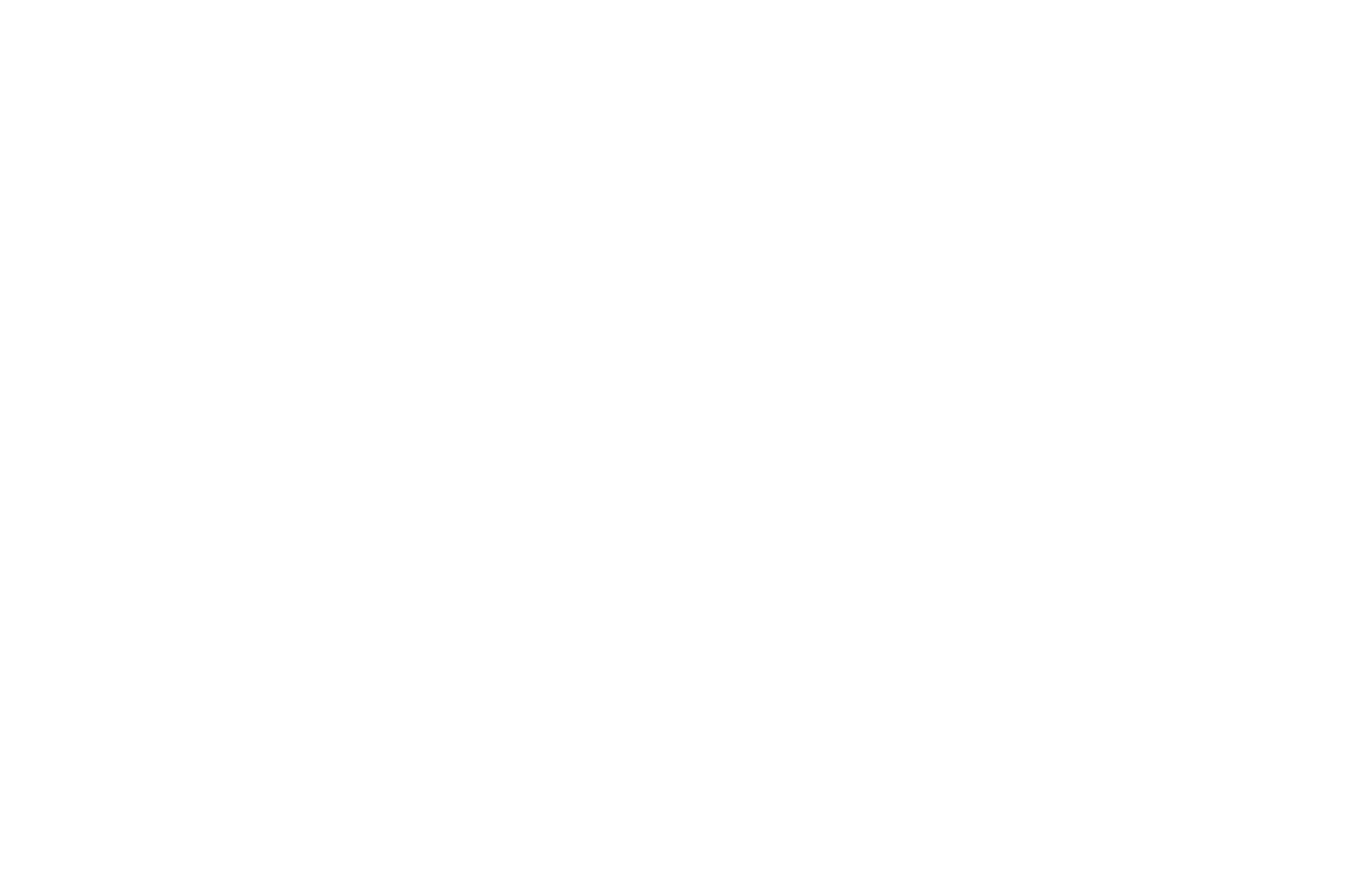### New LRES Grants Awarded from Dec. 2013 - Nov. 2014

These funds fuel our research and teaching mission - to discover new knowledge, to engage and train students using laboratory and field studies across local to global scales, and to enrich the lives of Montanans. Please take a minute to congratulate our faculty and staff on their meaningful work and impressive accomplishments.

| Mangold          | Predicting Plant Community Response to Weed Control: When is Revegetation Necessary? |
|------------------|--------------------------------------------------------------------------------------|
|                  | <b>Montana Department of Environmental Quality</b>                                   |
| Ewing, Hartshorn | Story Mill Site Wetland Restoration Monitoring                                       |
| Sigler, Kaylor   | 2014-2015 Volunteer Water Quality Monitoring Support                                 |

*Agency & (Co)PI Title*

#### Montana Grants

#### **Montana Department of Agriculture** Mangold Montana Noxious Weeds Education Campaign

#### **Montana Fertilizer Tax Fund**

| Chen, Engel                            | Investigating Crop Nitrogen Uptake as Affected by Cropping Systems and Management Strategies                                |  |  |  |
|----------------------------------------|-----------------------------------------------------------------------------------------------------------------------------|--|--|--|
| Wichman                                | Engel, Miller, Jones, Chen, Fertilizer Management Strategies for Enhanced N Recovery and Reducing N Losses in No-till Wheat |  |  |  |
| Ewing, Jones, Brookshire               | Research Analytical Chemist, Environmental Analytical Laboratory                                                            |  |  |  |
| Jones, Miller                          | Determining the Long-Term Effects of Diversified No-Till Cropping Systems on Nutrient Uptake and<br>Availability            |  |  |  |
| Barroso, et al.                        | Maxwell, Jones, Jencso, Impact of Precipitation and Temperature on Nitrogen Fertlizer Management                            |  |  |  |
|                                        | Miller, Jones, Bekkerman, et al. Long-Term N Management in Alternative Crop Rotations                                       |  |  |  |
| Walsh, Miller                          | Evaluation of Urea-Potassium Chloride Blend and Residue Management in Spring Wheat                                          |  |  |  |
| Walsh, Miller                          | Plant Population and N Application Time for Improved Spring Wheat Production                                                |  |  |  |
| Walsh, Miller                          | Potassium Management for Improved Dryland Spring Wheat Grain Yield and Quality                                              |  |  |  |
| Walsh, Miller                          | Unmanned Aerial Systems for Precision Crop Sensing                                                                          |  |  |  |
| Weaver                                 | Influence of Nitrogren on Wheat Stem Sawfly Parasitoid Numbers in Hollow and Solid Stem Spring Wheat                        |  |  |  |
| <b>Montana Noxious Weed Trust Fund</b> |                                                                                                                             |  |  |  |
| Rew, Seipel                            | Lehnoff, Mangold, Menalled, Understanding and Mitigating the Impact of Cheatgrass Under a Changing Climate                  |  |  |  |
| Littlefield                            | Biological Control of Common Tansy and Ox-Eye Daisy                                                                         |  |  |  |
| Littlefield                            | Biological Control of Invasive Hawkweeds                                                                                    |  |  |  |

| Littlefield | Biological Control of Russian Knapweed                                      |
|-------------|-----------------------------------------------------------------------------|
| Littlefield | Biological Control of Whitetop                                              |
| Mangold     | Montana's Noxious Weeds Mobile App                                          |
| Maxwell     | Patterns and Mechanisms of Cheatgrass Invasion in the Northern Great Plains |
| Weaver      | Biocontrol of Invasive Toadflax Using Stem Inhabiting Weevils               |

**Montana Wheat & Barley Committee**

| Jones, Miller, Zabinski | Evaluations of Winter and Spring Wheat Performance and Associated Soil Health Measurements Following<br>Cover Crop Cocktails                                |  |  |
|-------------------------|-------------------------------------------------------------------------------------------------------------------------------------------------------------|--|--|
|                         | Maxwell, Littlefield, Menalled Ecological Management of Field Bindweed (Convolvulus arvensis) in Cereal Systems                                             |  |  |
| Menalled, Davis         | Control of Glyphosate Resistant in Fallow with Soil Active Herbicides                                                                                       |  |  |
| Menalled, Mangold       | Integrated Management of Bromus tectorum in Winter Wheat: Incorporating a Soil-Borne Fungal Pathogen                                                        |  |  |
| Miller                  | Legacy Effects of Long-Term Diversified Cropping Systems                                                                                                    |  |  |
| Stoy, Ewing, Miller     | Are There Any Hydrologic Benefits to Fallow? Quantifying Water Use in Montana Wheat Fields and<br>Designing Strategies for Avoiding Fallow when Unnecessary |  |  |
| Weaver                  | Implementation of Wheat Stem Sawfly IPM                                                                                                                     |  |  |
| Weaver                  | Parasitoids of the Wheat Stem Sawfly: Augmentation, Validation and Education                                                                                |  |  |

#### Federal Grants

| <b>USDA Agriculture and Food Research Initiative</b><br>Littlefield | The Role of Hybridization in Biological G                                                                                          |
|---------------------------------------------------------------------|------------------------------------------------------------------------------------------------------------------------------------|
| <b>USDA Animal and Plant Health Inspection Service</b>              |                                                                                                                                    |
| Littlefield                                                         | Biological Control Agents of Russian Kna                                                                                           |
| Littlefield                                                         | Biological Control of Orange Hawkweed                                                                                              |
| Weaver                                                              | Collection of the Stem-Mining Weevil,<br>Species                                                                                   |
| <b>USDA Bureau of Land Management</b>                               |                                                                                                                                    |
| Mangold, Menalled                                                   | Biological Control and Integrated Manag                                                                                            |
| Mangold                                                             | Montana Noxious Weeds Education Can                                                                                                |
| Weaver                                                              | Biological Weed Research in Montana                                                                                                |
| <b>US Department of Energy</b>                                      |                                                                                                                                    |
| Stoy                                                                | Bridging Land-Surface Fluxes and Aeroso                                                                                            |
| <b>US Fish and Wildlife Service</b>                                 |                                                                                                                                    |
| Goodwin                                                             | Invasive Species Management Contributi                                                                                             |
| <b>US Geological Survey</b>                                         |                                                                                                                                    |
| Stoy                                                                | Improving Accessibility to Satellite Soil M<br>Measurements in Montana                                                             |
| <b>National Park Service</b>                                        |                                                                                                                                    |
| Sigler, Kaylor                                                      | Water Resource Monitoring: Greater Yell                                                                                            |
| <b>National Science Foundation</b>                                  |                                                                                                                                    |
| Hartshorn, Stoy                                                     | UTRAC: Using Technology to Research .                                                                                              |
| McDermott                                                           | A Cellular Systems Analysis of Microbe-A                                                                                           |
| McDermott                                                           | Institute on Ecosystems - INSTEP Year 3                                                                                            |
| Poole                                                               | Institute on Ecosystems - INSTEP Year 3                                                                                            |
| Priscu, Michaud<br>Priscu                                           | Microbial Carbon Cycling Beneath the W<br>Whillans Ice Stream Subglacial Access Rea<br>Subglacial Life Habitats in West Antarction |
|                                                                     | <b>Private, University, Regional, and Other State Grants</b>                                                                       |
| <b>America View Inc.</b>                                            |                                                                                                                                    |
| Deagan, Sterling                                                    | Proposal to Provide Program Director Ser                                                                                           |
| Lawrence                                                            | StateView Program Development and Op                                                                                               |
|                                                                     | <b>Confederated Tribes of the Umatilla Indian Reservation</b>                                                                      |
| Poole                                                               | Detecting Hyporheic Influences on Who!                                                                                             |
| <b>Dow AgroSciences LLC</b>                                         |                                                                                                                                    |
| Peterson                                                            | Assessing Efficacy, Exposure, and Risk for                                                                                         |
| <b>Koch Agronomic Services</b>                                      |                                                                                                                                    |
| Engel                                                               | Effect of Agrotain on NH <sub>3</sub> Volatilization,<br>to Urea Applied during Cold Weather Mo                                    |
| <b>Montana Weed Control Association</b>                             |                                                                                                                                    |
| Mangold                                                             | Noxious Weed Listing Research                                                                                                      |
| <b>Northern Pulse Growers Association</b>                           |                                                                                                                                    |
| Davis, Menalled                                                     | Evaluation of Burndown Efficacy and Pre                                                                                            |
| Miller                                                              | Exploring the N Fixation Potential of Sm                                                                                           |
| <b>Organic Advisory and Educational Services</b>                    |                                                                                                                                    |
| Menalled, Mangold, Orloff                                           | A Meta-Analysis of Previous Canada thist                                                                                           |
| Menalled, Mangold, Orloff                                           | A Meta-Analysis of Previous Field Bindwe                                                                                           |
| <b>Pacific Northwest National Labs</b>                              |                                                                                                                                    |
| Inskeep                                                             | PNNL Joint Appointee (Senior Research                                                                                              |

logical Control of Weeds

sian Knapweed: Conservation, Redistribution and Monitoring of Agents Weevil, *Mecinus janthinus* Germar for Redistribution on Yellow Toadflax

Managemetn of Invasive Annual Grasses on Campaign

I Aerosol Concentrations to Triggering Convective Rainfall

ntributions to Greater Sage-Grouse Conservation

e Soil Moisture Measurements: Linking SMOS Data Retrievals to Ground

ater Yellowstone Network Parks

esearch After Class icrobe-Arsenic Interactions th the West Antractic Ice Sheet ccess Research Drilling: Integrative Study of Marine Ice Sheet Stability and Antarctica

ector Services to AmericaView and Operations for the State of Montana

on Whole Stream Temperature Pattern

Risk for Pesticide Drift Reduction Technologies

ization, N Recovery, Yield, and Protein Response of Dryland Winter Wheat ther Months

and Preemergence Grass on Broadleaf Weed Control in Pulse Crops al of Small-Seeded Fababean

ada thistle (*Cirsium arvense*) Control and Management Studies Menalled (*Convolvulus arvensis*) Control and Management Studies

esearch Scientist)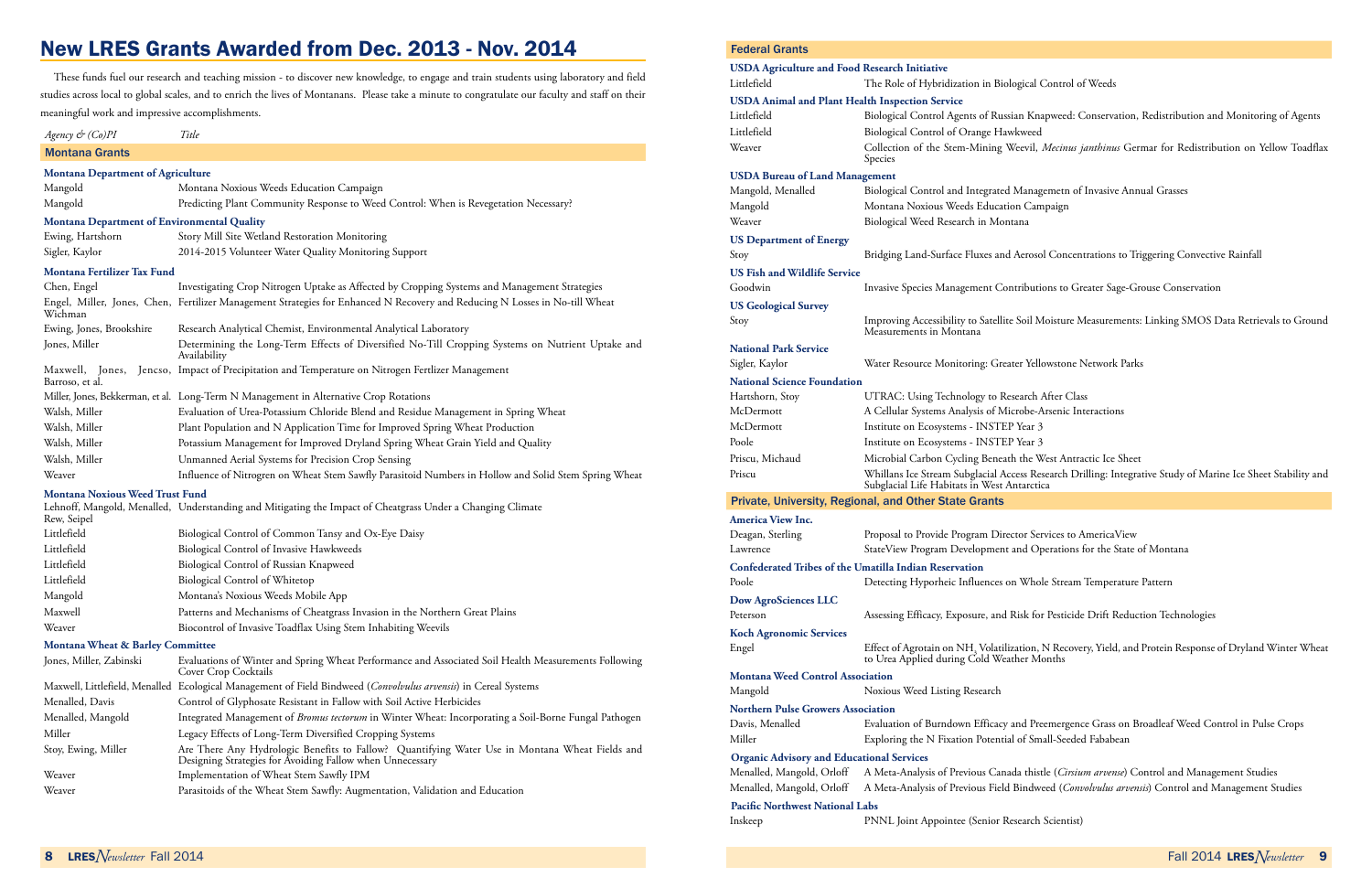Research in Pictures

#### Fall 2014

**Andrew Bobst** *Ph.D. ECES Advisor: Payn*

**Keenan Brame** *Ph.D. ECES Advisors: McDermott & Camper* **Rebecca Hollender** *M.S. LRES Online Maplewood, NJ* **Jeri Irby** *M.S. LRES Online Purcell, OK* **Robert Kellin** *M.S. LRES Online North Oaks, MN* **Emiliy Lanku** *M.S. LRES Online Athens, GA*

**Shelley Mills** *M.S. LRES Online Glasgow, MT*

**Elizabeth Montgomery** *M.S. LRES Online Los Angeles, CA*

**Bradley Newman** *M.S. LRES Online Soddy Daisy, TN*

**Jeffrey Patriarche** *M.S. LRES Advisor: Priscu*

**Emily Pierson** *M.S. LAND Advisor: Rew*

**Zev Reuter** *M.S. LRES Online Cold Spring, NY*

**Rochelle Rodman** *M.S. LRES Online Los Angeles, CA*

**Amanda Rothermal** *M.S. LRES Online Colorado Springs, CO*

**Michael Sarmento** *M.S. LRES Online Lakeswood, CO*

**Nicholas Sovner** *M.S. LRES Online Helena, MT*

> **Meryl Storb** *Ph.D. ECES Advisor: Payn*

**Erica Sturn** *M.S LRES Online Billings, MT*

**Dorjderem Sukhragchaa** *M.S. LAND Advisor: Zabinski*

> **Erin Tantillo** *M.S. LRES Online Palatine, IL*

**Hannah Thatcher** *M.S. LRES Online Billings, MT*

**Jolene Warnke-Roszel** *M.S. LRES Online Helena, MT*

### Powell Attends Distance Education **Conference**

ECES: Ecology & Environmental Studies LAND: Land Rehabilitation LRES: Land Resources & Environmental Sciences

#### Spring 2014

**Marianne Alford** *M.S. LRES Online Baton Rouge, LA*

**Abdullah Alowaifeer** *Ph.D. ECES Advisor: McDermott*

**Autumn Coleman** *M.S. LRES Helena, MT*

**Shannon Crosser** *M.S. LRES Online Costa Mesa, CA*

**Kelly Dalton** *M.S. LRES Online Irvine, CA*

**Sara Drane** *M.S. LRES Online Tuscon, AZ*

**Benjamin Fournier** *M.S. LRES Online Fredericksburg, VA*

**Rebecca Hosley** *M.S. LRES Online Colorado Springs, CO*

**Megan Housman** *M.S. LRES Advisor: Zabinski*

**Amanda MacPherson** *M.S LRES Online York, PA*

**Gant Massey** *M.S. LRES Online Hamilton, MT*

**Rory McPherson** *M.S. LRES Online Point Mugu, CA*

**Robert Mediak** *M.S. LRES Online Stevensville, MT*

**Carlos Romero** *M.S. LRES Advisors: Engel & Chen*

**Jennifer Schmitz** *M.S. LRES Online Seattle, WA*

**Aaron Scott-Klingborg** *M.S. LRES Advisor: Brookshire*

**Angela Tang Che Ing** *Ph.D. ECES Advisor: Stoy*

ECES: Ecology & Environmental Studies LAND: Land Rehabilitation LRES: Land Resources & Environmental Sciences

### New LRES Graduate Students

Current student Shae Allen said he learned about MSU's program while searching for a master's program that and could be completed online. He is serving in the military and has lived in Japan for the past two years. One component he found particularly students the opportunity to attend fiveto 14-day courses on campus during the summer. He plans to use his master's degree education to pursue a career in an environmental or land management field, preferably in the National Park Service.'

I recently had the opportunity to attend the 30th Annual Conference on Distance Teaching and Learning hosted by the University of Wisconsin, Madison. Not only was it an incredible conference venue on the shores of Lake Monona right next to the state capitol, but the conference provided me with an excellent opportunity to compare and contrast our unique online MS program in LRES with other online programs around the country and to learn about best practices in distance education. The biggest take-home



message for me was that our new and growing program is on the right track. In this era of Massive Open Online Courses (MOOCs), our program is striving for something quite the opposite – the "localization" of online education. Our students are attracted to MSU and LRES because we offer small, interactive, locally-tailored classes. This is a unique strength of our program and helps set us apart in the everchanging, and rapidly expanding world of distance education.

*Scott Powell*

*A view of the WI Capitol Building Photo: Scott Powell*

### Enrollment in Online Master's Program Sees Rapid Growth

"More than 50 students are pursuing a master's degree in environmental sciences through an online program at Montana State University.

The fact that the program is only two years old and its enrollment is growing so quickly shows that the program is meeting a need, said program founder and director **Bob Peterson**, LRES Professor of Entomology. He thought



milestone.

The online program offers 15 MSU courses and the opportunity to participate in independent study and internships. Thirteen faculty members emphazied land management practices teach [these] online courses. Students spend time reading and participating in online discussions. They [write] a professional paper based on research or original data. Depending on their attractive was that [the program] offered course load, work ethic, and what's going on in the rest of their lives, they [can] graduate in two years.

it might take four years to reach that 'The online LRES program gave me the opportunity to accomplish this dream.'

Carla Rickert, who is from the Sioux Falls, S.D. area and lives in Florida for part of the year, is one of the three students who have graduated so far from the master's degree program. 'I have dreamed about getting my graduate *9-9-14 by Evelyn Boswell Marley Vaughn of Jackson, WY , was*  degree for many years,' Rickert said.

*Excerpts from MSU News article dated* 

*among the online program's first three graduates in Spring 2014*



*Prof. Bruce Maxwell and graduate student Kim Taylor on a research project in Barlioche, Argentina*

<sup>10</sup> LRES*Newsletter* Fall 2014 Fall 2014 LRES*Newsletter* <sup>11</sup>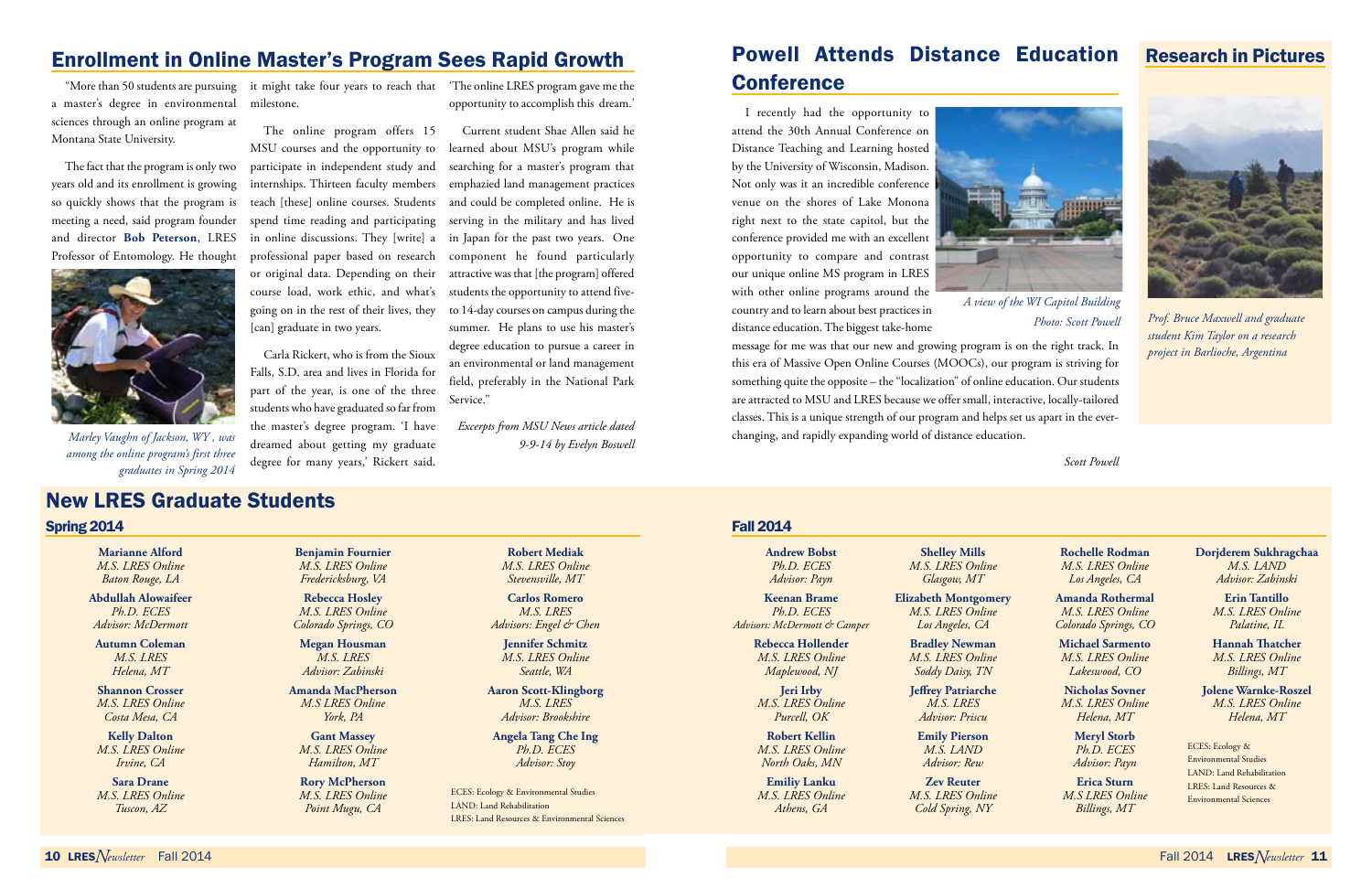### Research in Pictures



*Noelani Boise, undergraduate, and Christian Larson, graduate student, sample vegetation*

*Photo: Chance Noffsinger*

# "Cooler Cooler?"

#### Report from the Fluvial Landscape Lab

How many of you outdoor-types have coveted one of those space-age, ultrarugged, ultra-insulated coolers on the market today? With an asking price of \$400 or so, the coolers promise to keep contents colder, for longer! Recently, the Montana State Fluvial Landscape Lab has been putting a couple of coolers through a battery of rigorous tests. The tests are part of an ongoing research project studying how the shape of a river channel can influence river water temperature.

Amazingly, it's true. Our research is helping to reveal how river-bends,



side channels, and complex streambed topography can all encourage river water to enter, flow through, and re-emerge from streambed gravels, ultimately changing temperature patterns in rivers.

So what do coolers have to do with river temperature? Well, lab researchers are building a computer model to simulate stream temperature. With the model, we can simulate different rates and magnitudes of water exchange

between the river channel and underlying gravel to understand influences on river temperature. But there's a catch. A river exchanges heat with the atmosphere too! Our model has to account for that. So we started simulating water temperature

in coolers.

"Say what?"

The (ahem) "cool" thing about a cooler is that almost no heat moves through the sides or bottom of a cooler, so if we fill it with water and leave the lid off, we have an simple experimental system where, unlike a natural pond or stream, observed changes in

water temperature in the cooler are driven only by heat exchange with the atmosphere.

Our model uses measurements of air temperature, wind speed, relative humidity, cloud cover, and sun angle – collected by a set of weather sensors located next to our

experimental coolers – to predict daily variation in water temperature in the coolers. We have other sensors recording water temperature in the coolers to see if the temperatures predicted by the computer model are correct. When our model successfully predicts water temperature in the coolers, we know it is simulating heat exchange between the atmosphere and water correctly. Then, we can combine this atmospheric model with a model that simulates downstream

heat movement (with river flow), and a model that simulates heat movement into and out of the streambed. This way, we get a complete picture of the heat exchange processes controlling temperature dynamics in streams.

So what's that you say? The coolers? Oh right...

If you need a really rugged, portable storage box, the \$400 coolers might be worth it. But as far as our tests show, a \$60 "extreme" cooler is just about as effective at keeping things cold. Go figure.

*Geoffrey Poole directs the Montana State Fluvial Landscape Lab, where researchers study how water movement across floodplains, within stream corridors, and throughout river networks influences the ecology of running waters.*

### GSO Report

We thought this would be a good opportunity to give an update on the LRES Graduate Student Organization you belong. *Fulfillment of needs* is the (GSO). First off, new members of LRES might appreciate knowing what we as the GSO do. The role of the GSO is to facilitate networking opportunities for LRES grad students by organizing student activities and providing an interface with faculty. The main event that the GSO organizes is the annual LRES Research Colloquium which gives students an opportunity to present on their projects. Other important activities include social events and volunteering and community service involvement.

As we reflected on our new roles as co-chairs we thought about what it means to be in the LRES community and how the GSO can promote that sense of community. In an article about sense of community, McMillan and Chavis described a person's perception of community as being composed of four main elements. *Membership* is what you feel when you "belong" because you relate with your peers. *Influence* makes

you feel like you matter because you can make a difference within the group that reward you get for your membership. And *having a shared emotional connection*  comes from having a common goal and going through similar experiences to reach it.

A fundamental aspect of maintaining and promoting the four elements of community within the graduate students of LRES is member participation. So we'll look forward to seeing you at GSO events and please let us know if you have ideas on how the GSO can better promote community among the LRES grad students. Maybe most important is how can the GSO contribute towards our common goal of being successful graduate students? Feel free to contact us at **lresgso@gmail.com**.

The next GSO event will be a happy hour in mid-November at a nearby location. Look for an email reminder from Stephen Johnson through the LRES front desk. Also, planning has already started for the LRES Research Colloquium which will be held in a SUB ballroom in April. Start thinking now about presentation ideas for the Colloquium. The Colloquium provides a great opportunity for people to get some exposure within LRES, practice presenting in an informal setting, and get the word out on your project. Let your fellow grad students know what it is that you have been pouring your heart and soul into!

*Collin Preftakes & Chris Brown*

#### **14/15 GSO Officers**

- • **Collin Preftakes**, Co-chair
- **Chris Brown**, Co-chair
- • **Nar Ranabhat**, Curriculum Committee Liaison
- • **Stephen Johnson**, Faculty/ Staff Social Committee Leader
- • **Subodh Adhikari**, Mentoring Committee Liaison



*Sam Carlson, graduate student, checks a cooler on the roof of Cobleigh Hall*

*Tim Seipel,* 



*Research Associate, and Christian Larson, graduate student, set up experiments in Jack Creek Preserve*